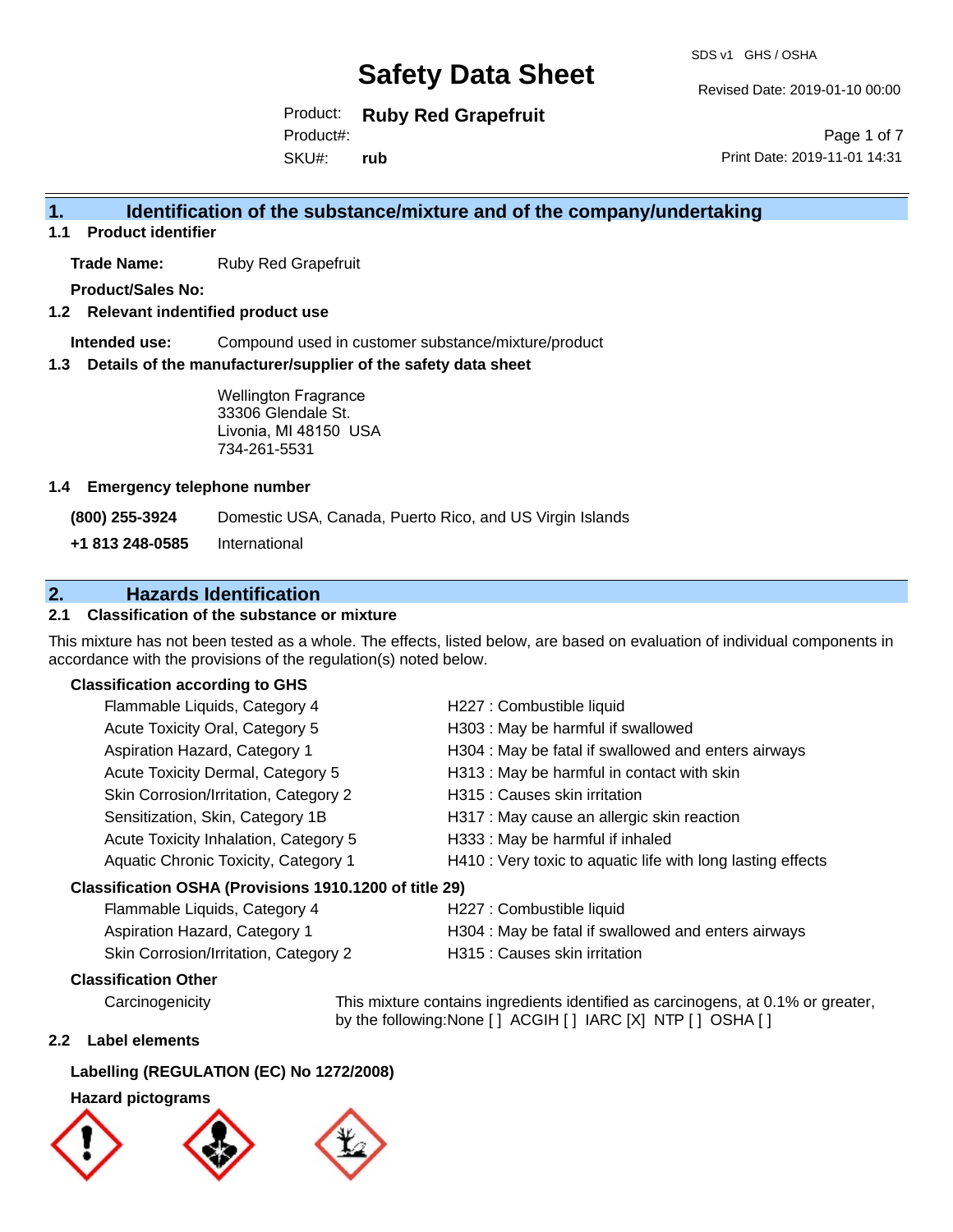Revised Date: 2019-01-10 00:00

Print Date: 2019-11-01 14:31

Page 2 of 7

Product: **Ruby Red Grapefruit**

Product#:

SKU#: **rub**

| <b>Signal Word: Danger</b>      |                                                                                                                                       |
|---------------------------------|---------------------------------------------------------------------------------------------------------------------------------------|
| <b>Hazard statments</b>         |                                                                                                                                       |
| H <sub>227</sub>                | Combustible liquid                                                                                                                    |
| H303                            | May be harmful if swallowed                                                                                                           |
| H304                            | May be fatal if swallowed and enters airways                                                                                          |
| H313                            | May be harmful in contact with skin                                                                                                   |
| H315                            | Causes skin irritation                                                                                                                |
| H317                            | May cause an allergic skin reaction                                                                                                   |
| H333                            | May be harmful if inhaled                                                                                                             |
| H410                            | Very toxic to aquatic life with long lasting effects                                                                                  |
| <b>Precautionary Statements</b> |                                                                                                                                       |
| <b>Prevention:</b>              |                                                                                                                                       |
| P <sub>235</sub>                | Keep cool                                                                                                                             |
| P <sub>264</sub>                | Wash hands thoroughly after handling                                                                                                  |
| P272                            | Contaminated work clothing should not be allowed out of the workplace                                                                 |
| P273                            | Avoid release to the environment                                                                                                      |
| <b>Response:</b>                |                                                                                                                                       |
| $P301 + P310 + P331$            | IF SWALLOWED: Immediately call a POISON CENTER or doctor/physician Do NOT<br>induce vomiting                                          |
| $P302 + P352$                   | IF ON SKIN: Wash with soap and water                                                                                                  |
| $P304 + P312$                   | IF INHALED: Call a POISON CENTER or doctor/physician if you feel unwell                                                               |
| P312                            | Call a POISON CENTER or doctor/physician if you feel unwell                                                                           |
| $P333 + P313$                   | If skin irritation or a rash occurs: Get medical advice/attention                                                                     |
| P362                            | Take off contaminated clothing and wash before reuse                                                                                  |
| P363                            | Wash contaminated clothing before reuse                                                                                               |
| P370 + P378                     | In case of fire: Use Carbon dioxide (CO2), Dry chemical, or Foam for extinction. Do not use<br>a direct water jet on burning material |
| P391                            | <b>Collect Spillage</b>                                                                                                               |

#### **2.3 Other Hazards**

**no data available**

# **3. Composition/Information on Ingredients**

### **3.1 Mixtures**

This product is a complex mixture of ingredients, which contains among others the following substance(s), presenting a health or environmental hazard within the meaning of the UN Globally Harmonized System of Classification and Labeling of Chemicals (GHS):

| CAS#<br>Ingredient     | EC#       | Conc.<br>Range | <b>GHS Classification</b>          |
|------------------------|-----------|----------------|------------------------------------|
| 120-51-4               | 204-402-9 | $40 - 50 \%$   | H302; H313; H400; H411             |
| <b>Benzyl Benzoate</b> |           |                |                                    |
| 5989-27-5              | 227-813-5 | $30 - 40 \%$   | H226; H304; H315; H317; H400; H410 |
| Limonene               |           |                |                                    |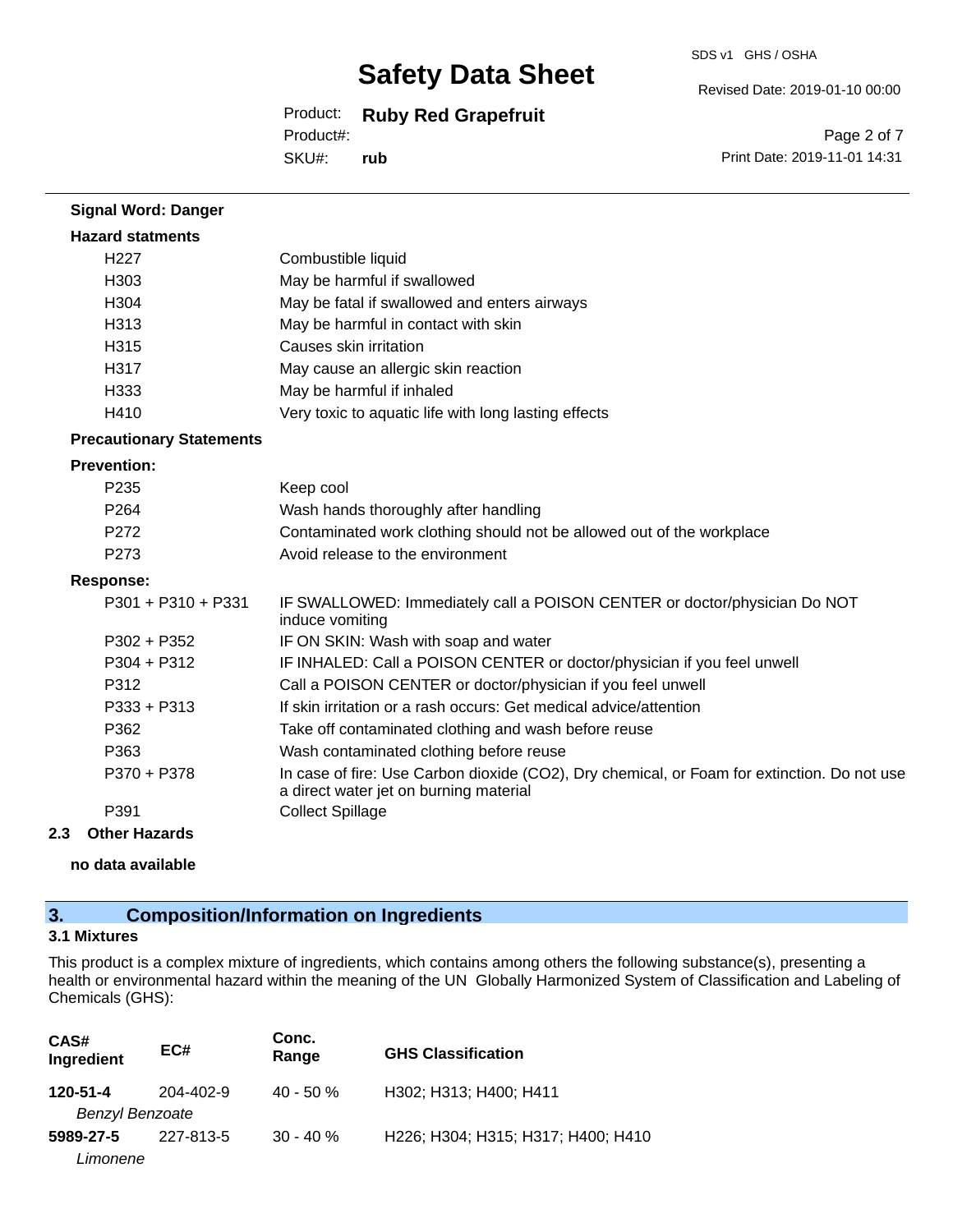SDS v1 GHS / OSHA

Revised Date: 2019-01-10 00:00

# Product: **Ruby Red Grapefruit**

Product#:

SKU#: **rub**

#### Page 3 of 7 Print Date: 2019-11-01 14:31

| CAS#<br>Ingredient                                       | EC#                  | Conc.<br>Range                                 | <b>GHS Classification</b>    |  |
|----------------------------------------------------------|----------------------|------------------------------------------------|------------------------------|--|
| 8050-15-5                                                | 232-476-2            | $10 - 20%$                                     | H402: H412                   |  |
|                                                          |                      | Methyl ester of rosin (partially hydrogenated) |                              |  |
| $101 - 86 - 0$                                           | 202-983-3            | $2 - 5%$                                       | H303; H316; H317; H400; H411 |  |
|                                                          | Hexyl cinnamaldehyde |                                                |                              |  |
| 67674-46-8                                               | 266-885-2            | 1 - 2 %                                        | H227; H315; H402; H412       |  |
| 6,6-Dimethoxy-2,5,5-trimethylhex-2-ene                   |                      |                                                |                              |  |
| 1205-17-0                                                | 214-881-6            | $0.1 - 1.0 \%$                                 | H303: H317: H361: H401: H411 |  |
| a-Methyl-1,3-benzodioxole-5-propionaldehyde              |                      |                                                |                              |  |
| See Section 16 for full text of GHS classification codes |                      |                                                |                              |  |
|                                                          |                      |                                                |                              |  |

See Section 16 for full text of GHS classification codes which where not shown in section 2

Total Hydrocarbon Content (%  $w/w$ ) = 33.05

| $\overline{4}$ .<br><b>First Aid Measures</b>                                     |                                                                                                               |  |
|-----------------------------------------------------------------------------------|---------------------------------------------------------------------------------------------------------------|--|
| <b>Description of first aid measures</b><br>4.1                                   |                                                                                                               |  |
| Inhalation:                                                                       | Remove from exposure site to fresh air and keep at rest.<br>Obtain medical advice.                            |  |
| <b>Eye Exposure:</b>                                                              | Flush immediately with water for at least 15 minutes.<br>Contact physician if symptoms persist.               |  |
| <b>Skin Exposure:</b>                                                             | Remove contaminated clothes. Wash thoroughly with water (and soap).<br>Contact physician if symptoms persist. |  |
| Ingestion:                                                                        | Rinse mouth with water and obtain medical advice.                                                             |  |
| Most important symptoms and effects, both acute and delayed<br>4.2                |                                                                                                               |  |
| Symptoms:                                                                         | no data available                                                                                             |  |
| <b>Risks:</b>                                                                     | Refer to Section 2.2 "Hazard Statements"                                                                      |  |
| Indication of any immediate medical attention and special treatment needed<br>4.3 |                                                                                                               |  |
| Treatment:                                                                        | Refer to Section 2.2 "Response"                                                                               |  |
|                                                                                   |                                                                                                               |  |
| 5.<br><b>Fire-Fighting measures</b>                                               |                                                                                                               |  |
| <b>Extinguishing media</b><br>5.1                                                 |                                                                                                               |  |
| Suitable:                                                                         | Carbon dioxide (CO2), Dry chemical, Foam                                                                      |  |
| Unsuitable                                                                        | Do not use a direct water jet on burning material                                                             |  |
| 5.2                                                                               | Special hazards arising from the substance or mixture                                                         |  |
| During fire fighting:<br><b>Advice for firefighters</b><br>5.3                    | Water may be ineffective                                                                                      |  |
| <b>Further information:</b>                                                       | Standard procedure for chemical fires                                                                         |  |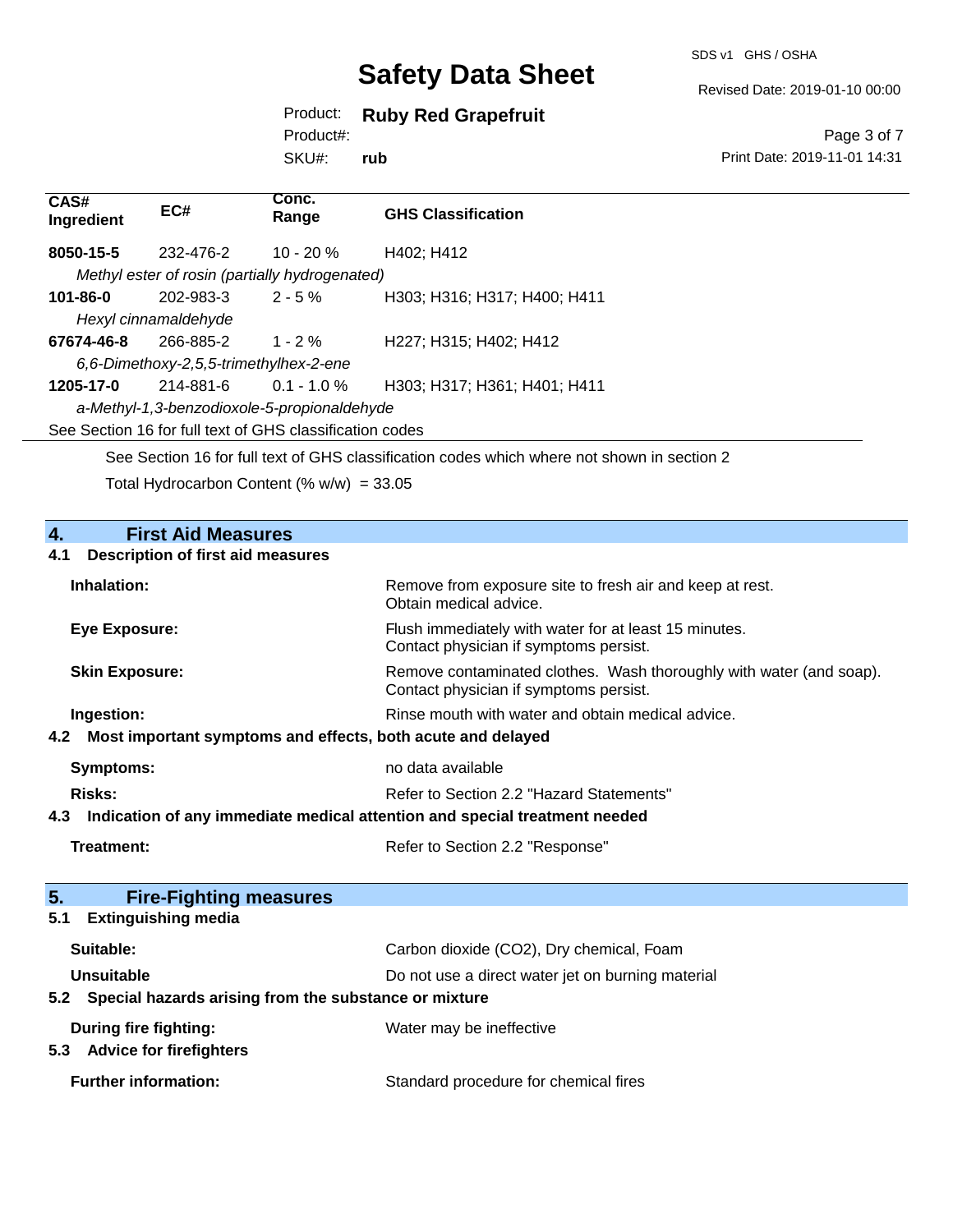Revised Date: 2019-01-10 00:00

Product: **Ruby Red Grapefruit**

SKU#: Product#: **rub**

Page 4 of 7 Print Date: 2019-11-01 14:31

#### **6. Accidental Release Measures**

#### **6.1 Personal precautions, protective equipment and emergency procedures**

Avoid inhalation and contact with skin and eyes. A self-contained breathing apparatus is recommended in case of a major spill.

#### **6.2 Environmental precautions**

Keep away from drains, soil, and surface and groundwater.

#### **6.3 Methods and materials for containment and cleaning up**

Clean up spillage promptly. Remove ignition sources. Provide adequate ventilation. Avoid excessive inhalation of vapors. Gross spillages should be contained by use of sand or inert powder and disposed of according to the local regulations.

#### **6.4 Reference to other sections**

Not Applicable

### **7. Handling and Storage**

#### **7.1 Precautions for safe handling**

Apply according to good manufacturing and industrial hygiene practices with proper ventilation. Do not drink, eat or smoke while handling. Respect good personal hygiene.

#### **7.2 Conditions for safe storage, including any incompatibilities**

Store in a cool, dry and ventilated area away from heat sources and protected from light in tightly closed original container. Avoid uncoated metal container. Keep air contact to a minimum.

#### **7.3 Specific end uses**

No information available

#### **8. Exposure Controls/Personal Protection**

#### **8.1 Control parameters**

| <b>Exposure Limits:</b> |  |  |  | Contains no substances with occupational exposure limit values. |  |
|-------------------------|--|--|--|-----------------------------------------------------------------|--|
|-------------------------|--|--|--|-----------------------------------------------------------------|--|

**Engineering Controls:** Use local exhaust as needed.

#### **8.2 Exposure controls - Personal protective equipment**

| Eye protection:                | Tightly sealed goggles, face shield, or safety glasses with brow guards and side shields, etc.<br>as may be appropriate for the exposure |
|--------------------------------|------------------------------------------------------------------------------------------------------------------------------------------|
| <b>Respiratory protection:</b> | Avoid excessive inhalation of concentrated vapors. Apply local ventilation where appropriate.                                            |
| <b>Skin protection:</b>        | Avoid Skin contact. Use chemically resistant gloves as needed.                                                                           |

#### **9. Physical and Chemical Properties**

#### **9.1 Information on basic physical and chemical properties**

| Appearance:            | Liquid                       |
|------------------------|------------------------------|
| Odor:                  | Conforms to Standard         |
| Color:                 | Pale Yellow to Yellow (G2-5) |
| Viscosity:             | Liquid                       |
| <b>Freezing Point:</b> | Not determined               |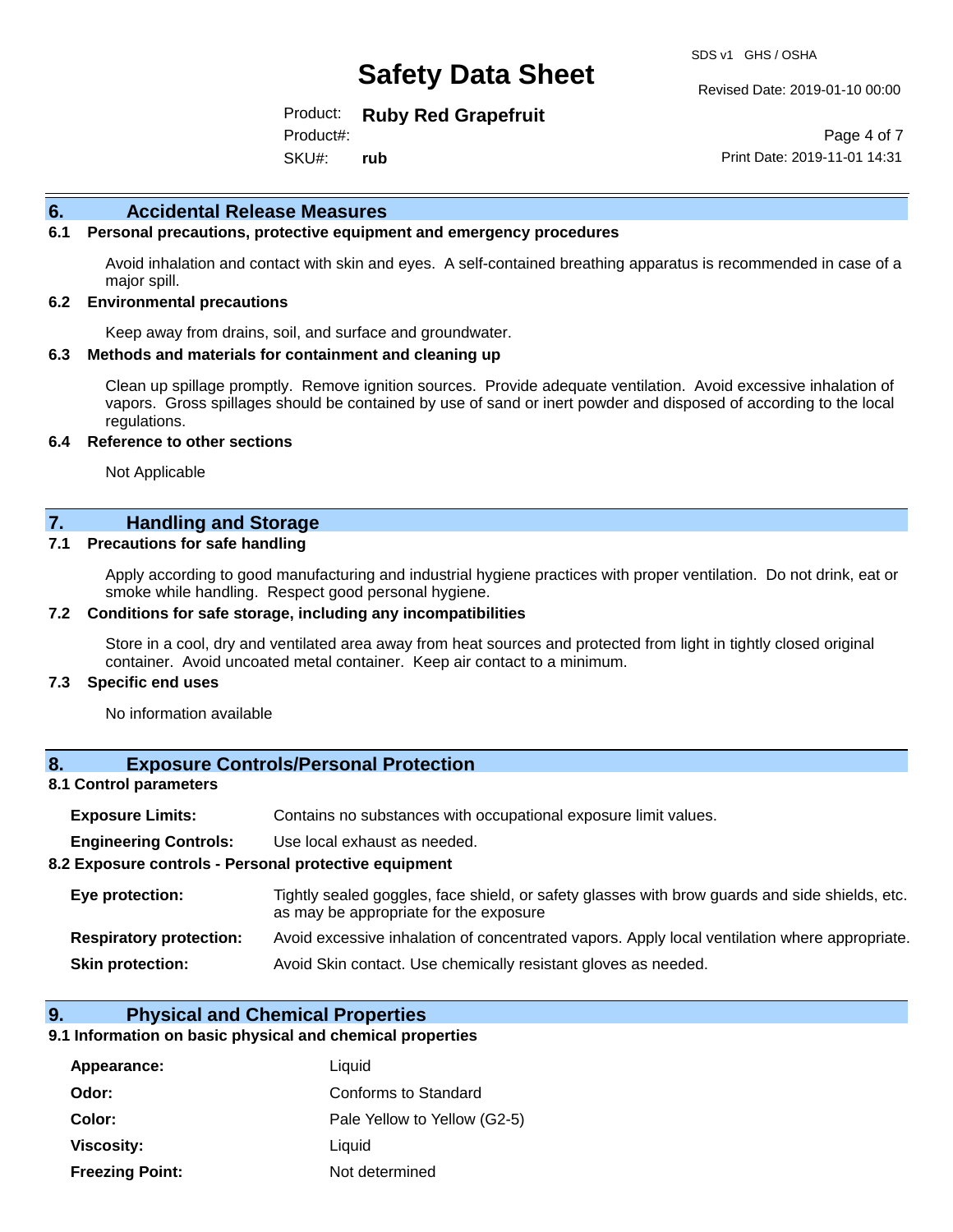### Product: **Ruby Red Grapefruit** Product#:

SKU#: **rub** Revised Date: 2019-01-10 00:00

Page 5 of 7 Print Date: 2019-11-01 14:31

| <b>Boiling Point:</b>        | Not determined  |
|------------------------------|-----------------|
| <b>Melting Point:</b>        | Not determined  |
| <b>Flashpoint (CCCFP):</b>   | 144 F (62.22 C) |
| <b>Auto flammability:</b>    | Not determined  |
| <b>Explosive Properties:</b> | None Expected   |
| <b>Oxidizing properties:</b> | None Expected   |
| Vapor Pressure (mmHg@20 C):  | 0.1821          |
| %VOC:                        | 0.18            |
| Specific Gravity @ 25 C:     | 0.8960          |
| Density @ 25 C:              | 0.8930          |
| Refractive Index @ 20 C:     | 1.5180          |
| Soluble in:                  | Oil             |

# **10. Stability and Reactivity**

| <b>10.1 Reactivity</b>                  | None                                               |
|-----------------------------------------|----------------------------------------------------|
| <b>10.2 Chemical stability</b>          | Stable                                             |
| 10.3 Possibility of hazardous reactions | None known                                         |
| <b>10.4 Conditions to avoid</b>         | None known                                         |
| 10.5 Incompatible materials             | Strong oxidizing agents, strong acids, and alkalis |
| 10.6 Hazardous decomposition products   | None known                                         |

# **11. Toxicological Information**

### **11.1 Toxicological Effects**

Acute Toxicity Estimates (ATEs) based on the individual Ingredient Toxicity Data utilizing the "Additivity Formula"

| Acute toxicity - Oral - (Rat) mg/kg                | (LD50: 2255.7821) May be harmful if swallowed            |
|----------------------------------------------------|----------------------------------------------------------|
| Acute toxicity - Dermal - (Rabbit) mg/kg           | (LD50: 3081.8840) May be harmful in contact with skin    |
| Acute toxicity - Inhalation - (Rat) mg/L/4hr       | (LD50: 38.1019) May be harmful if inhaled                |
| <b>Skin corrosion / irritation</b>                 | May be harmful if inhaled                                |
| Serious eye damage / irritation                    | Not classified - the classification criteria are not met |
| <b>Respiratory sensitization</b>                   | Not classified - the classification criteria are not met |
| <b>Skin sensitization</b>                          | May cause an allergic skin reaction                      |
| <b>Germ cell mutagenicity</b>                      | Not classified - the classification criteria are not met |
| Carcinogenicity                                    | Not classified - the classification criteria are not met |
| <b>Reproductive toxicity</b>                       | Not classified - the classification criteria are not met |
| Specific target organ toxicity - single exposure   | Not classified - the classification criteria are not met |
| Specific target organ toxicity - repeated exposure | Not classified - the classification criteria are not met |
| <b>Aspiration hazard</b>                           | May be fatal if swallowed and enters airways             |
|                                                    |                                                          |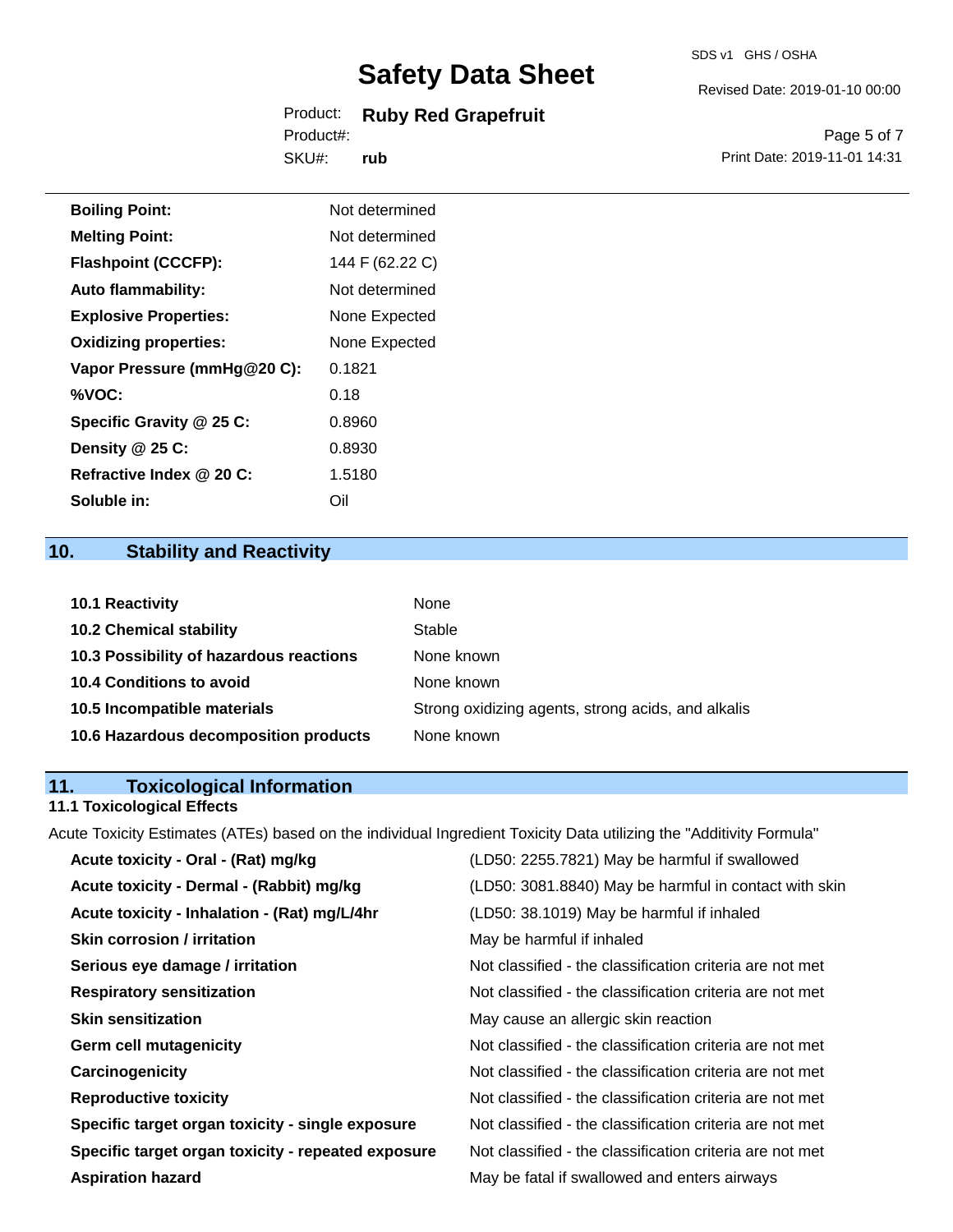SDS v1 GHS / OSHA

Revised Date: 2019-01-10 00:00

Product: **Ruby Red Grapefruit**

SKU#: Product#: **rub**

Page 6 of 7 Print Date: 2019-11-01 14:31

# **12. Ecological Information**

**12.1 Toxicity**

| <b>Acute acquatic toxicity</b>     | Not classified - the classification criteria are not met |
|------------------------------------|----------------------------------------------------------|
| <b>Chronic acquatic toxicity</b>   | Very toxic to aquatic life with long lasting effects     |
| <b>Toxicity Data on soil</b>       | no data available                                        |
| <b>Toxicity on other organisms</b> | no data available                                        |
|                                    |                                                          |
| 12.2 Persistence and degradability | no data available                                        |
| 12.3 Bioaccumulative potential     | no data available                                        |
| 12.4 Mobility in soil              | no data available                                        |
| 12.5 Other adverse effects         | no data available                                        |

**13. Disposal Conditions** 

#### **13.1 Waste treatment methods**

Do not allow product to reach sewage systems. Dispose of in accordance with all local and national regulations. Send to a licensed waste management company.The product should not be allowed to enter drains, water courses or the soil. Do not contaminate ponds, waterways or ditches with chemical or used container.

## **14. Transport Information**

| <b>Marine Pollutant</b>                                       | Yes. Ingredient of greatest environmental impact:<br>5989-27-5 : (30 - 40 %) : Limonene |                                     |                   |                 |               |  |
|---------------------------------------------------------------|-----------------------------------------------------------------------------------------|-------------------------------------|-------------------|-----------------|---------------|--|
| <b>Regulator</b>                                              |                                                                                         | <b>Class</b>                        | <b>Pack Group</b> | <b>Sub Risk</b> | UN-nr.        |  |
| U.S. DOT (Non-Bulk)                                           |                                                                                         | Not Regulated - Not Dangerous Goods |                   |                 |               |  |
| <b>Chemicals NOI</b>                                          |                                                                                         |                                     |                   |                 |               |  |
| <b>ADR/RID (International Road/Rail)</b>                      |                                                                                         |                                     |                   |                 |               |  |
| <b>Environmentally Hazardous</b><br>Substance, Liquid, n.o.s. |                                                                                         | 9                                   | Ш                 |                 | UN3082        |  |
| <b>IATA (Air Cargo)</b>                                       |                                                                                         |                                     |                   |                 |               |  |
| <b>Environmentally Hazardous</b><br>Substance, Liquid, n.o.s. |                                                                                         | 9                                   | Ш                 |                 | <b>UN3082</b> |  |
| <b>IMDG (Sea)</b>                                             |                                                                                         |                                     |                   |                 |               |  |
| <b>Environmentally Hazardous</b><br>Substance, Liquid, n.o.s. |                                                                                         | 9                                   | Ш                 |                 | UN3082        |  |

### **15. Regulatory Information**

### **U.S. Federal Regulations**

**TSCA (Toxic Substance Control Act)** All components of the substance/mixture are listed or exempt

**40 CFR(EPCRA, SARA, CERCLA and CAA)** This product contains NO components of concern.